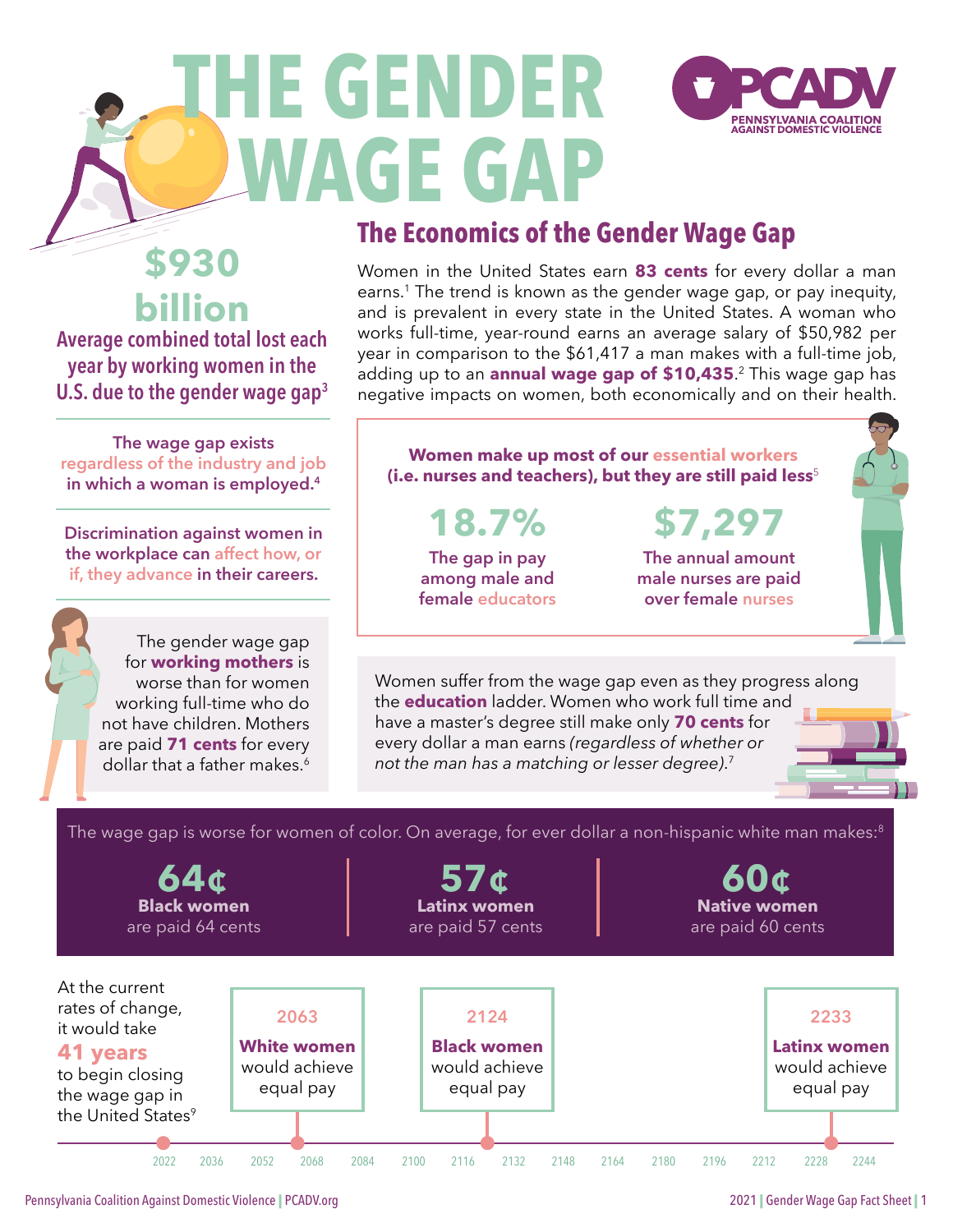## <span id="page-1-0"></span>**COVID-19 and the Gender Wage Gap**

Although the wage gap appears to have decreased from 82 cents to 83 cents from 2019-2020, the change can be explained by the COVID-19 pandemic. **During COVID-19 in 2020, more women than men lost their jobs.** According to the Pew Research Center, 11.9 million women and 9.0 million men lost their jobs in 2020[.10](#page-7-0) Most of the women who lost their jobs were low-wage workers.

The average wage gap only accounts for women who are currently employed. With mostly lower wage earners and women leaving the work force, those wages were not included in the average count, so it appears as though women were making more money. What happened, however, is as women with low wages were removed from the count, the women who were left, often with higher wages, made up a greater portion of the average pay calculation. This led to a portrayal of increased average earnings among women.<sup>11</sup>

### **The substantial exit of women from the workforce during COVID was due to several underlying reasons:**

- Massive layoffs by employers
- Lack of access to childcare
- Additional household work including doing more household chores, spending more time with children, managing schedules
- The impact of remote work including inflexible work schedules, lack of safety for frontline and low-wage workers, added job responsibilities, and lack of paid sick and caregiving leave

## **During COVID, women were faced with tough choices and additional responsibilities like:**

- Caring for children while schools shut down or became remote, especially for single mothers
- Caring for family members if they became sick
- Inflexible work schedules that did not allow for new caregiving needs

## **11.9 million women lost their jobs during COVID-19 in 2020**

**The majority of them were women being paid lower wages...**

**...leading to a misleading portrayal of a decrease in the gender wage gap.**

> **Importantly, women of color**

**continued to face greater responsibilities and greater discrimination in their job flexibility and pay than their White, non-Hispanic counterparts.**



#### **Moreover, more women than men had to leave their jobs when faced with a choice.**

For example: if one parent had to stay home for care, women in heterosexual relationships were often the ones exiting the workforce because they made less money than their male partners.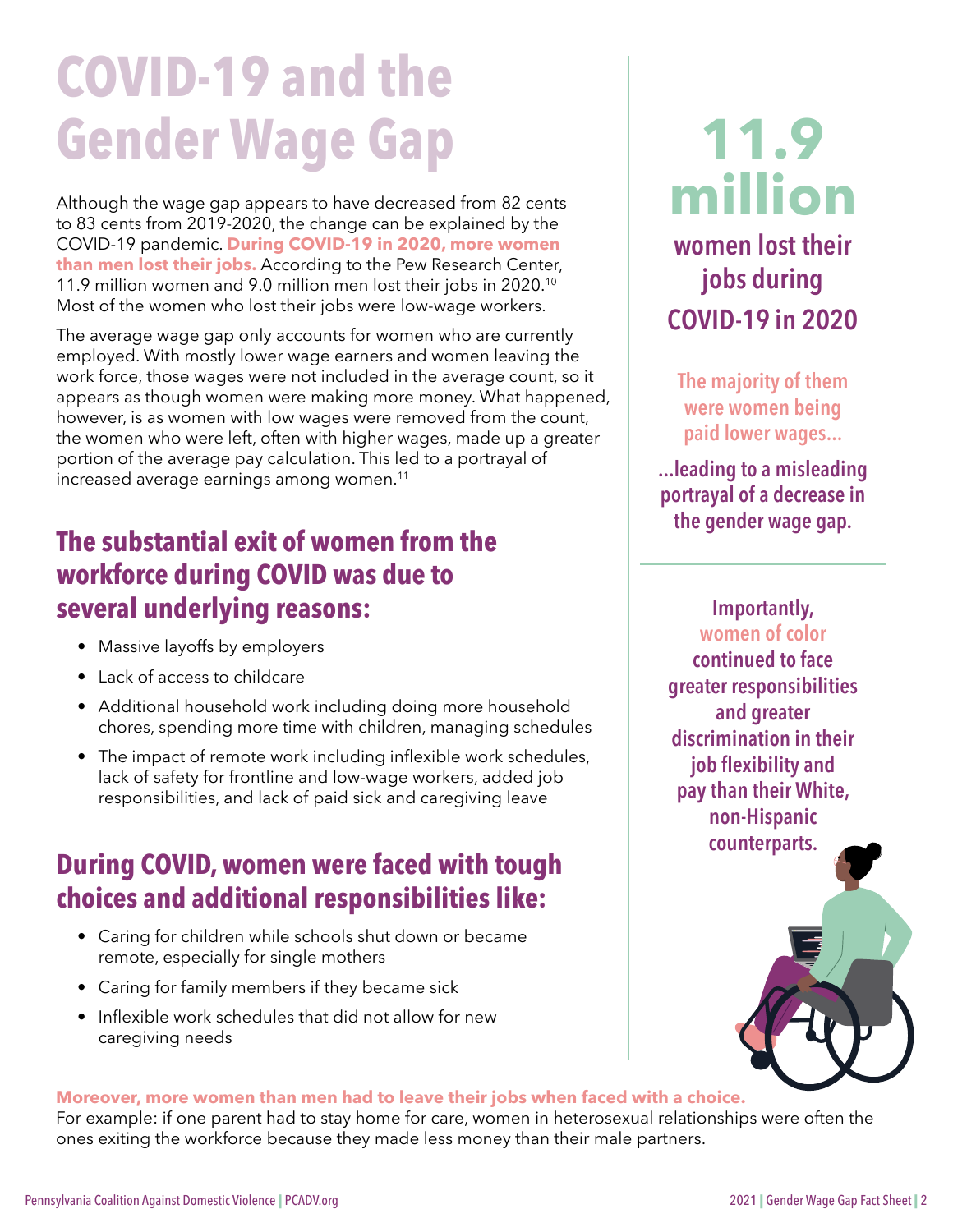## **Pay Inequity and the Connection to Intimate Partner Violence**

PCADV sees the connection from pay equity to domestic violence in two ways.

- **1** If pay is less equitable, that gap in funds affects women and their families. They are more likely to encounter poverty, economic instability, housing insecurity, weak social networks, unequal power, and harmful norms–all of which increase the risk of experiencing domestic violence.
	- Pay inequity puts folks in a position where they are more vulnerable to risk factors for domestic violence, particularly women and others with marginalized identities, or multiple identities which are marginalized

**2** Being paid inequitably and having less access to economic opportunity and support is also used by people who abuse to maintain an imbalance of power and control. When domestic violence is occurring and someone is being paid inequitably, major barriers exist that make it challenging for victims and survivors to leave abusive relationships and find financial independence. These barriers include:

- Lack of financial resources to leave the relationship or support themselves independently
- Lack of financial resources to recover and heal (i.e., affordable housing, access to healthcare)

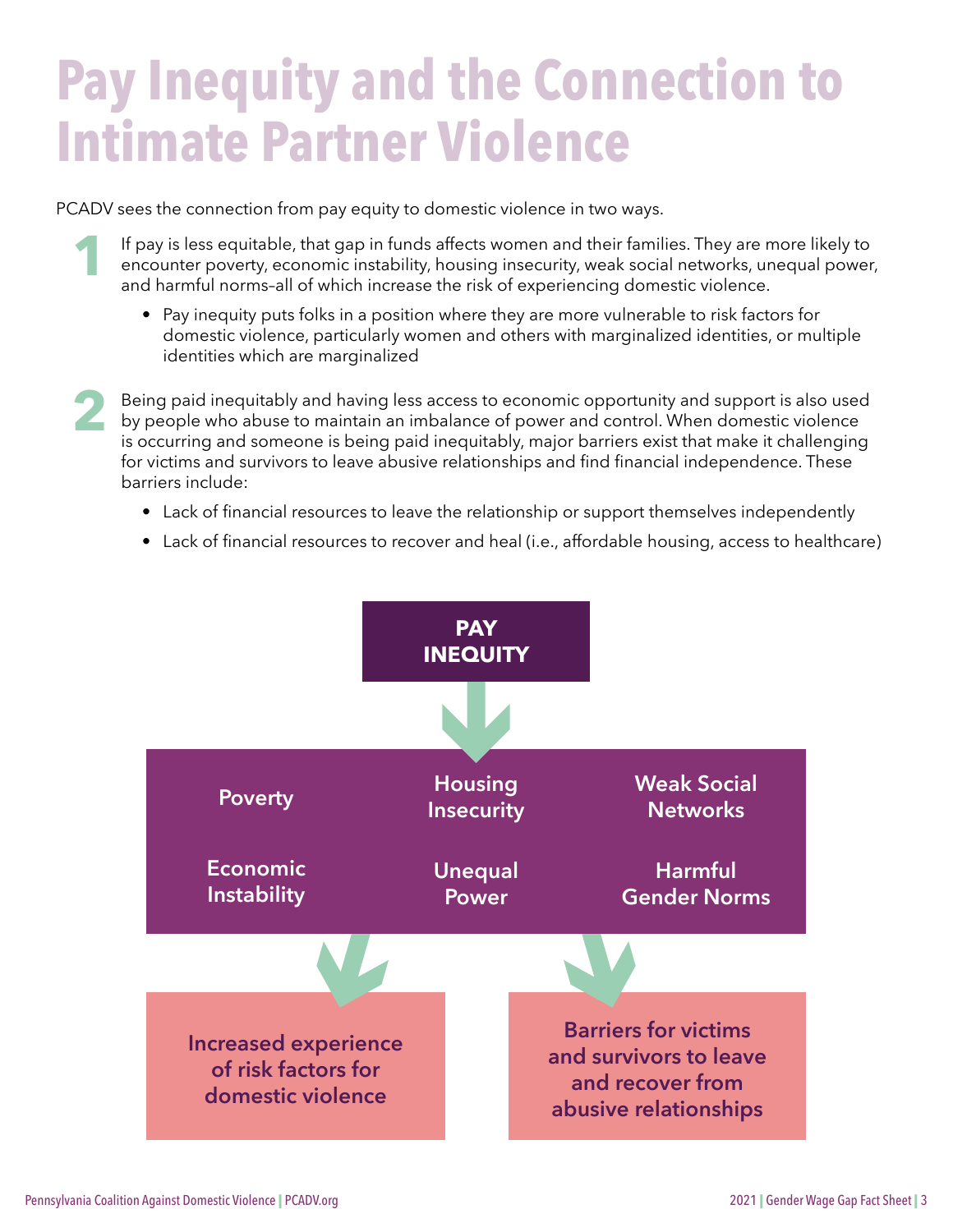## <span id="page-3-0"></span>**Pay Equity Action Steps**

The gender wage gap is one of the biggest issues facing the country today. In this section, we list out action steps individuals and organizations can undertake. Research suggests these steps can help in decreasing the wage gap and achieving pay equity:



## **What individuals can do:**

#### **Connect with your Pennsylvania local domestic violence program**

• Your local domestic violence program is a great resource for supporting survivors and their economic needs. [Find your local Pennsylvania program here.](https://www.pcadv.org/find-help/)



#### **Take available finance and salary negotiation courses**

• AAUW has an [online salary negotiation course](https://www.aauw.org/resources/programs/salary/) to give you the tools and confidence to advocate for better benefits and pay.



#### **Visit your state's labor law compliance website if you think you are experiencing pay discrimination**

• Pennsylvania's labor law complicance webiste that can be found [here](https://www.dli.pa.gov/Individuals/Labor-Management-Relations/llc/Pages/Labor-Law-Compliance.aspx). You can also visit general steps [here, on page 25](https://ww3.aauw.org/files/2018/10/AAUW-2018-SimpleTruth-nsa.pdf).

### **What organizations can do:**

Pay equity is essential to having a motivated workforce.<sup>[12](#page-7-0)</sup>



#### **Provide sick and safe leave to all employees, preferably paid[13](#page-7-0)**

• This includes leave for illness. It also includes needed leave for survivor safety, and a range of ever-changing caregiving needs for the whole family, especially during the COVID-19 pandemic.



#### **Provide paid parental leave to parent[s14](#page-7-0)**

• Caretaking responsibilities still fall primarily with women. Paid leave can help women remain in the workforce and equalize caregiving in two-parent heterosexual households.



#### **Offer flexible work scheduling to all employees**

• Flexible work schedules (remote or in-person) allows employees to meet their work responsibilities without sacrificing needs at home, especially during the COVID-19 pandemic.[15](#page-7-0)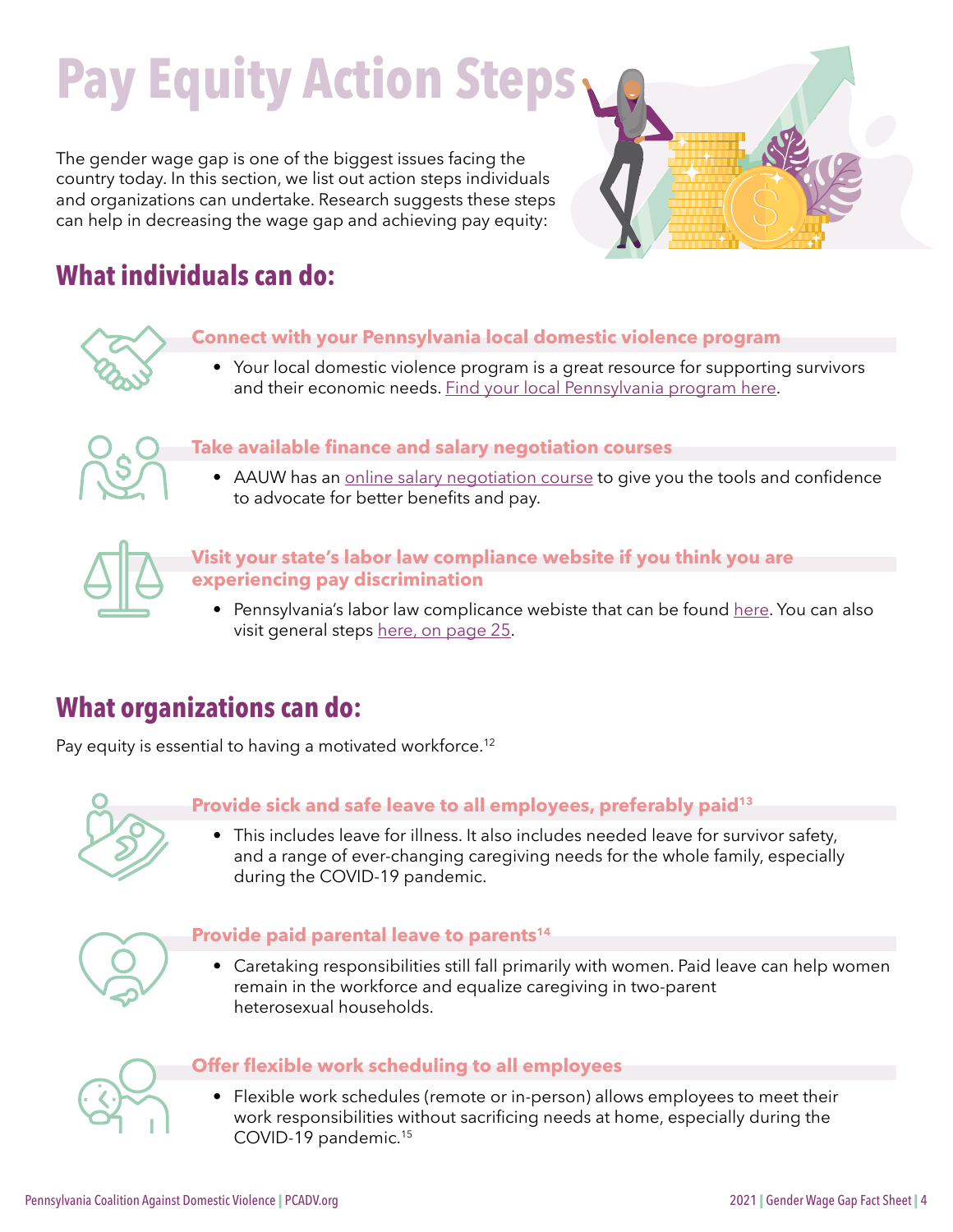## <span id="page-4-0"></span>**What organizations can do (cont.):**

#### **Make simple changes to your hiring practices. These include:**

Banning the use of salary history<sup>16</sup>

• If people were the subject of pay inequity at previous jobs, this practice perpetuates that gap.



Publish wage or salary ranges on job postings<sup>17</sup>

• Where salary ranges are published, there exists a smaller pay gap.<sup>[18](#page-7-0)</sup> Posting wages or salaries offers transparency when job applicants are negotiating their pay.



Prohibit retaliation for wage disclosure<sup>19</sup>

• Pay disparities are difficult to detect especially when employees are unable to discuss their wages.



Learn about, and implement equitable recruitment, hiring and promotion practices<sup>[20](#page-7-0)</sup>

• To achieve pay equity, employers should commit to equity in hiring and promotion practices including addressing biases in the process and ensuring proportionate representation by gender and race. Read [AAUW's report on Systemic Racism and the](https://www.aauw.org/app/uploads/2021/07/SimpleTruth_4.0-1.pdf)  [Gender Pay Gap](https://www.aauw.org/app/uploads/2021/07/SimpleTruth_4.0-1.pdf) for more information.



Review your job descriptions and template language for unnecessary requirements<sup>[21](#page-7-0)</sup>

• For example, not all jobs require an advanced degree or the ability to lift a certain weight. Keeping these requirements if they are not necessary limits your candidate pool.



Conduct a pay audit of your organization or company and continue to do so regularly<sup>[22](#page-7-0)</sup>



#### **Implement diversity, equity, and inclusion (DEI) practices**

• Pay inequity exists because of inequities and discrimination at structural, policy, and individual levels. Working towards equity in your organization is crucial to supporting your pay equity efforts.



#### **Connect with your Pennsylvania local domestic violence program**

• Local domestic violence programs are a great asset for connecting to employees who may be or may know someone who is experiencing domestic violence.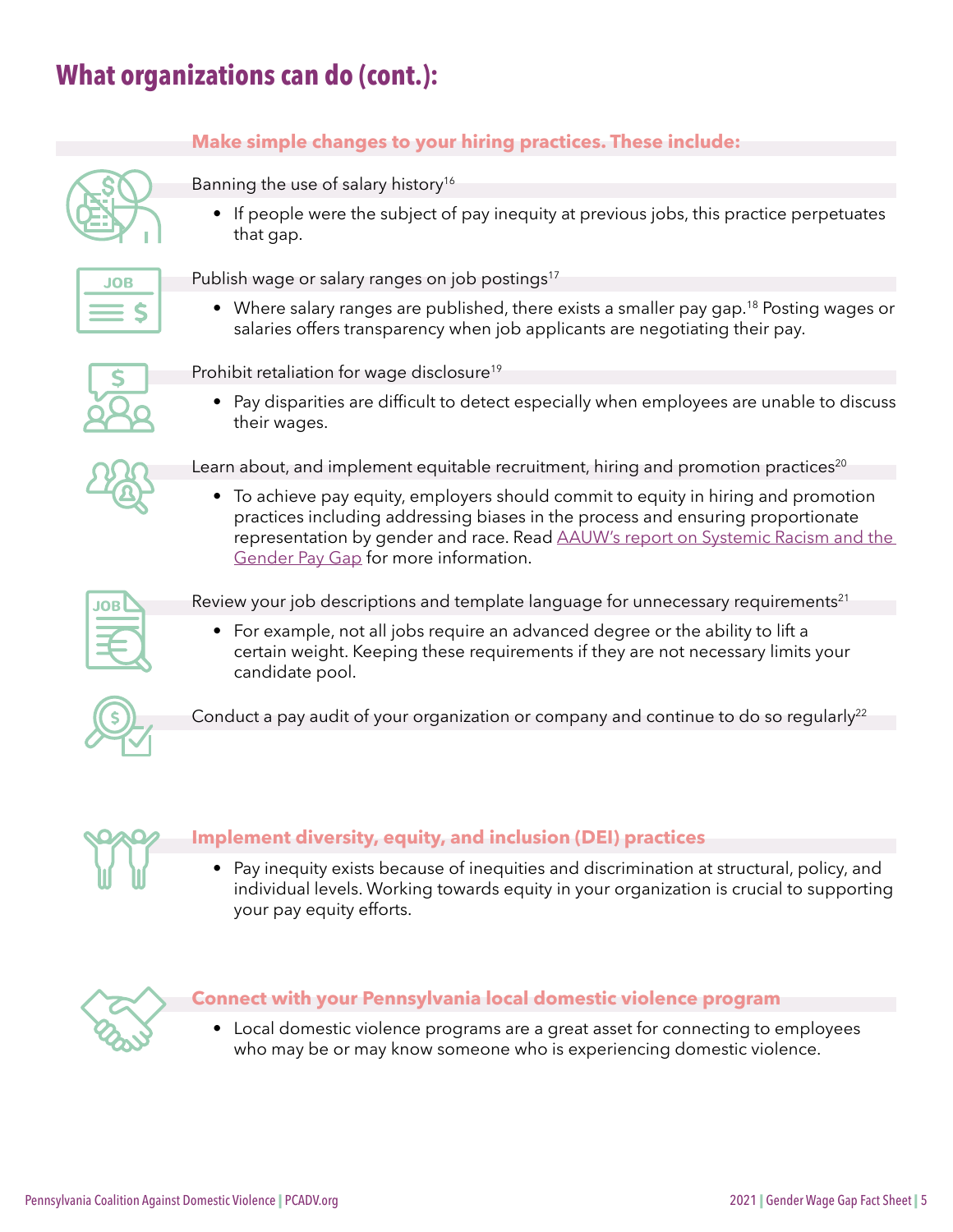## <span id="page-5-0"></span>**Advocate for policies that support pay equity**

#### **In addition, organizations and individuals can advocate for policies that lead to pay equity:**

- Paid sick and safe leave
- Paid parental leave
- A living wage; eliminate tipped positions
	- Research suggests raising the living wage can lift women and families out of poverty and increase the economic bargaining power of women.[23](#page-7-0)
	- However, organizations should also focus on providing a thriving wage. If a living wage provides for basic needs (food, housing, transportation), a thriving wage is the amount of money needed for a person to thrive beyond paycheck-to-paycheck survival, and provides for savings, travel, and hobbies.<sup>24</sup>
	- Eliminating tipped positions shrinks the pay gap and reduces poverty among low-wage workers.<sup>[25](#page-8-0)</sup>
- Strengthen and expand Medicaid and Medicare
	- Expansion of these programs would promote a more equitable distribution of resources, providing protection for people who do not qualify or make enough money to purchase healthcare.<sup>26</sup>
- Anti-discrimination protections
	- Anti-discrimination laws are important for protecting groups experiencing oppression including pregnant people, people with disabilities, people who are transgender, and people of color, among others.

### **Become an Advocate!**

Closing the gender wage gap will take our collective action to achieve. You can use your voice to join the fight for pay equity and to stand with survivors on policy issues. Become an Advocate today! Sign up at:

**[PCADV.org/advocate](https://www.pcadv.org/get-involved/find-your-legislator/)**

- Strengthen the Equal Pay Act
	- There are currently loopholes in the Equal Pay Act that allow employers to avoid accountability to pay equity, i.e. changing job titles for men and women in the same position, even though the job responsibilities are the same. This allows organizations to avoid legal charges in case someone makes a case of getting paid less; they can always say the job titles are different and hence the different pay.
- Quality affordable childcare support
	- States that offer childcare have a smaller pay gap on average<sup>27</sup>. According to the Center for American Progress, "childcare is the work that enables all other work" and is also imperative to economic growth.[28](#page-8-0)
- Student debt forgiveness
	- Pay inequity for women begins after college. Women own two-thirds of the country's student loan debt, owe more on average than their male peers, and make less money because of the pay gap.<sup>[29](#page-8-0)</sup>
- Collect comprehensive pay data
	- Ensuring pay equity also requires the ability to identify disparities, trends, and hold employers accountable for inequitable practices[.30](#page-8-0)

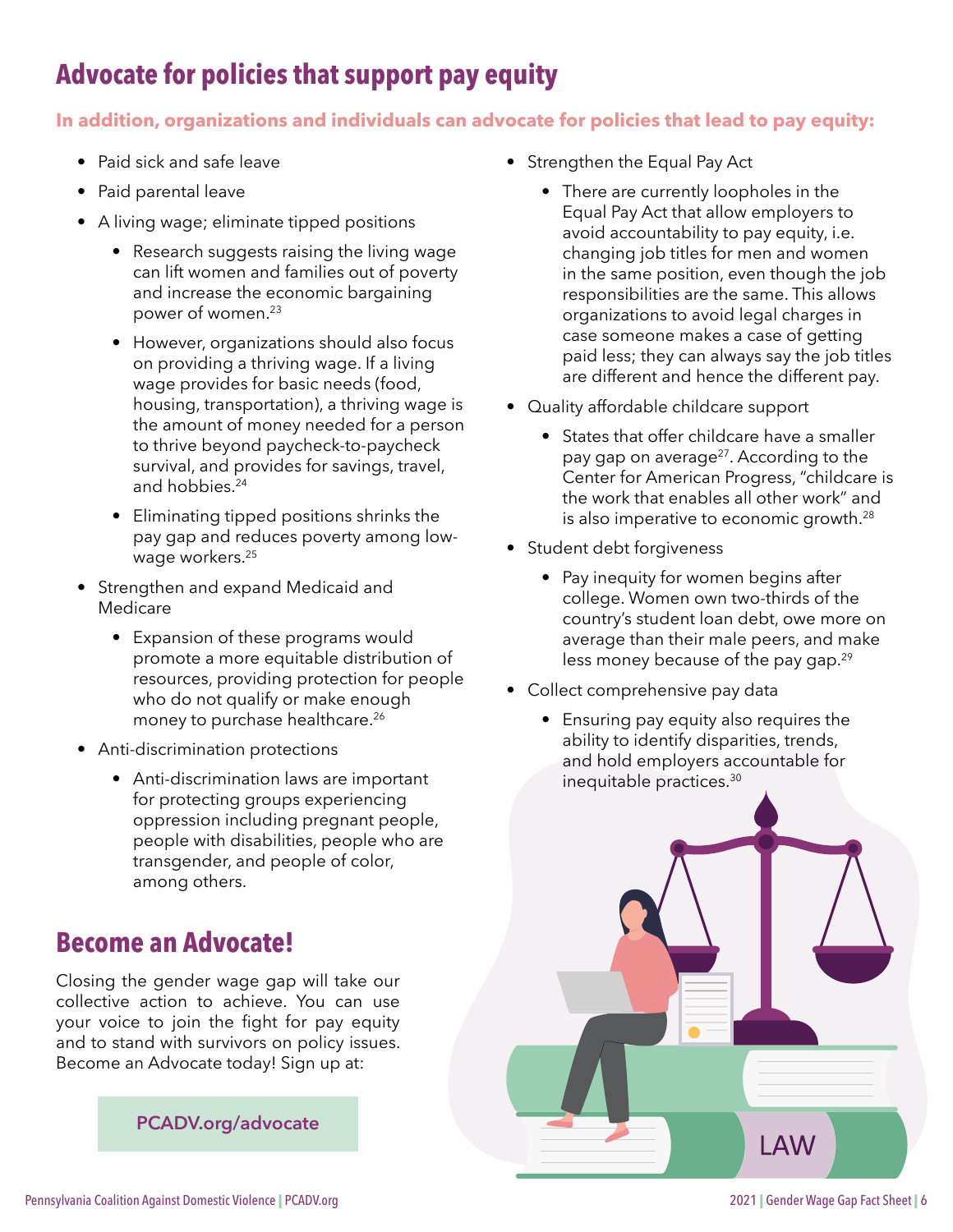## **Want to learn more about pay equity and the wage gap?**

## **LOCAL**

**For local information on pay inequity and potential solutions in Pennsylvania, visit:** 

- Pay equity report and fact sheet: [https://www.pcadv.org/resources/](https://www.pcadv.org/resources/pay-equity-report-fact-sheet/) [pay-equity-report-fact-sheet/](https://www.pcadv.org/resources/pay-equity-report-fact-sheet/)
- Gender Equity Commission of Pittsburgh: <https://pittsburghpa.gov/gec/>
- Black Women's Policy Center, Women and Girls Foundation, and YWCA Greater Pittsburgh collaboration: [https://www.ywcapgh.org/equalpay/](https://www.ywcapgh.org/equalpay/   )
- AAUW Pennsylvania: [https://aauw-pa.aauw.net/](https://aauw-pa.aauw.net/    )



### **NATIONAL**

#### **For national general information on pay inequity and potential solutions, visit:**

- AAUW: [https://www.aauw.org/issues/equity/pay-gap/](https://www.aauw.org/issues/equity/pay-gap/   )
- Potential solutions, The Simple Truth reports: [https://www.aauw.org/resources/research/simple-truth/](https://www.aauw.org/resources/research/simple-truth/   )
- Institute for Women's Policy Research (IWPR): [https://iwpr.org/](https://iwpr.org/   )
- National Partnership for Women & Families: <https://www.nationalpartnership.org/our-work/economic-justice/>
- FreeFrom: <https://www.freefrom.org/>
- Allstate Foundation: <https://allstatefoundation.org/what-we-do/end-domestic-violence/>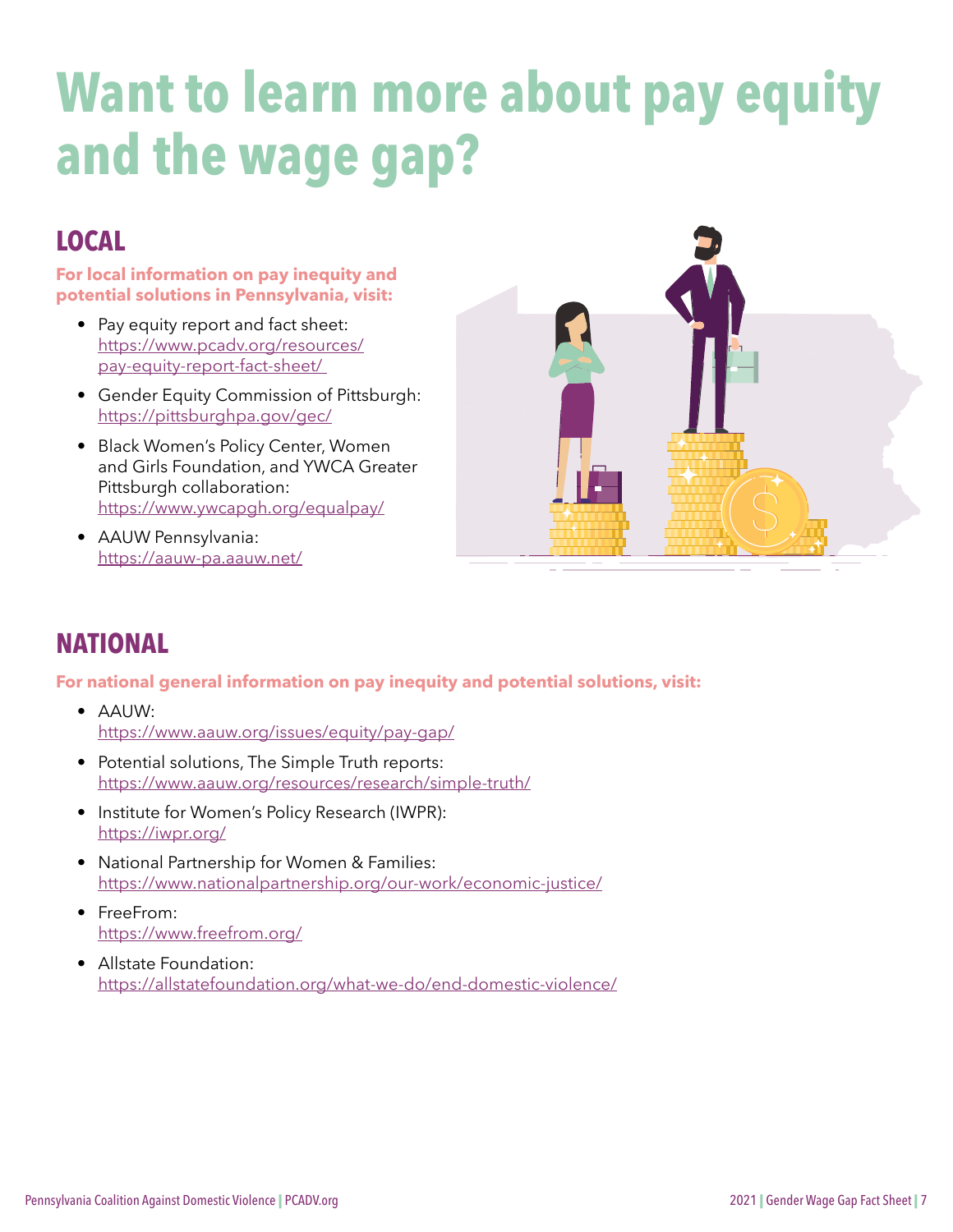## <span id="page-7-0"></span>**Endnotes**

- [1](#page-0-0) AAUW: Simple truth about wage gap. They calculated the number from the Census Estimates Personal Income in 2020 by Gender, Race, and Hispanic Origin ([https://www.census.gov/data/tables/time-series/demo/](https://www.census.gov/data/tables/time-series/demo/income- poverty/cps-pinc/pinc-05.html) [income- poverty/cps-pinc/pinc-05.html](https://www.census.gov/data/tables/time-series/demo/income- poverty/cps-pinc/pinc-05.html)).
- [2](#page-0-0) National partnership [\(https://www.nationalpartnership.org/our-work/resources/economic-justice/fair-pay/](https://www.nationalpartnership.org/our-work/resources/economic-justice/fair-pay/americas-women-and-) [americas-women-and-the-wage-gap.pdf](https://www.nationalpartnership.org/our-work/resources/economic-justice/fair-pay/americas-women-and-)).
- [3](#page-0-0) Cooper, David. Raising the federal minimum wage to \$15 by 2024 would lift pay for nearly 40 million workers. Washington, DC: Economic Policy Institute, 2019.
- [4](#page-0-0) Patrick, Kayla. "Low-Wage Workers are Women: Three Truths and a Few Misconceptions". National Women's Law Center (blog). August 31, 2017.
- [5](#page-0-0) Relias Press Room, 2020. Nurse Salary Report: Gender pay gap rises as representation shows imbalance.
- [6](#page-0-0) Correll, Shelley J., Stephen Benard and In Paik, "Getting a Job: Is There a Motherhood Penalty?" American Journal of Sociology 112, no. 5 (2007): 1297-338.
- [7](#page-0-0) Gould, Elise, Jessica Schieder, and Kathleen Geier. "What is the gender pay gap and is it real?" Economic Policy Institute (2016).
- [8](#page-0-0) Institute for Women's Policy Research, 2019. "The Gender Wage Gap: 2018 Earnings Differences by Race and Ethnicity." IWPR Fact Sheet, March 2019.
- [9](#page-0-0) Institute for Women's Policy Research. "The impact of equal pay on poverty." Retrieved from: [https://iwpr.org/](https://iwpr.org/publications/impact-equal-pay-poverty-economy/ ) [publications/impact-equal-pay-poverty-economy/](https://iwpr.org/publications/impact-equal-pay-poverty-economy/ )
- [10](#page-1-0) Kochhar, Rakesh. "Hispanic women, immigrants, young adults, those with less education hit hardest by COVID-19 job losses." Pew Research Center (2020).
- [11](#page-1-0) Institute for Women's Policy Research, 2021. Equal Pay Day 2021: The Results of a COVID-Impacted Economy.
- [12](#page-3-0) "The Simple Truth About the Gender Pay Gap," AAUW, 2011, [https://www.aauw.org/app/uploads/2020/02/](https://www.aauw.org/app/uploads/2020/02/AAUW-2018-SimpleTruth-nsa.pdf) [AAUW-2018-SimpleTruth-nsa.pdf](https://www.aauw.org/app/uploads/2020/02/AAUW-2018-SimpleTruth-nsa.pdf).
- [13](#page-3-0) "Systemic Racism and the Gender Pay Gap," American Association of University Women, 2021, [https://www.](https://www.aauw.org/app/uploads/2021/07/SimpleTruth_4.0-1.pdf) [aauw.org/app/uploads/2021/07/SimpleTruth\\_4.0-1.pdf.](https://www.aauw.org/app/uploads/2021/07/SimpleTruth_4.0-1.pdf)
- [14](#page-3-0) Ibid.
- [15](#page-3-0) "The TIME'S UP Guide to Equity and Inclusion During COVID-19 Recovery," TIME'S UP Foundation, 2021, [https://timesupfoundation.org/wp-content/uploads/2021/10/TimesUp-Guide-to-Equity-and-Inclusion-Third-](https://timesupfoundation.org/wp-content/uploads/2021/10/TimesUp-Guide-to-Equity-and-Inclusion-Third)[Edition.pdf](https://timesupfoundation.org/wp-content/uploads/2021/10/TimesUp-Guide-to-Equity-and-Inclusion-Third).
- [16](#page-4-0) "Systemic Racism and the Gender Pay Gap," American Association of University Women, 2021, [https://www.](https://www.aauw.org/app/uploads/2021/07/SimpleTruth_4.0-1.pdf) [aauw.org/app/uploads/2021/07/SimpleTruth\\_4.0-1.pdf.](https://www.aauw.org/app/uploads/2021/07/SimpleTruth_4.0-1.pdf)
- [17](#page-4-0) "Salary Range Transparency Reduces the Wage Gap," National Women's Law Center, 2020, [https://nwlc.org/](https://nwlc.org/wp-content/uploads/2018/06/Salary-Range-and-Transparency-FS-2020-1.17.2020-v2.pdf) [wp-content/uploads/2018/06/Salary-Range-and-Transparency-FS-2020-1.17.2020-v2.pdf](https://nwlc.org/wp-content/uploads/2018/06/Salary-Range-and-Transparency-FS-2020-1.17.2020-v2.pdf).
- [18](#page-4-0) "Salary Transparency Linked to Smaller Gender Pay Gap," AAUW, 2019, [https://www.aauw.org/resources/](https://www.aauw.org/resources/news/media/press-releases/salary-transparency-linked-to-smaller-gende) [news/media/press-releases/salary-transparency-linked-to-smaller-gender-pay-gap/.](https://www.aauw.org/resources/news/media/press-releases/salary-transparency-linked-to-smaller-gende)
- [19](#page-4-0) "The Simple Truth About the Gender Pay Gap," AAUW, 2011, [https://www.aauw.org/app/uploads/2020/02/](https://www.aauw.org/app/uploads/2020/02/AAUW-2018-SimpleTruth-nsa.pdf) [AAUW-2018-SimpleTruth-nsa.pdf](https://www.aauw.org/app/uploads/2020/02/AAUW-2018-SimpleTruth-nsa.pdf).
- [20](#page-4-0) "Systemic Racism and the Gender Pay Gap," American Association of University Women, 2021, [https://www.](https://www.aauw.org/app/uploads/2021/07/SimpleTruth_4.0-1.pdf) [aauw.org/app/uploads/2021/07/SimpleTruth\\_4.0-1.pdf.](https://www.aauw.org/app/uploads/2021/07/SimpleTruth_4.0-1.pdf)
- [21](#page-4-0) "The Simple Truth About the Gender Pay Gap," AAUW, 2011 [https://www.aauw.org/app/uploads/2020/02/](https://www.aauw.org/app/uploads/2020/02/AAUW-2018-SimpleTruth-nsa.pdf) [AAUW-2018-SimpleTruth-nsa.pdf](https://www.aauw.org/app/uploads/2020/02/AAUW-2018-SimpleTruth-nsa.pdf).
- [22](#page-4-0) "Systemic Racism and the Gender Pay Gap," American Association of University Women, 2021, [https://www.](https://www.aauw.org/app/uploads/2021/07/SimpleTruth_4.0-1.pdf) [aauw.org/app/uploads/2021/07/SimpleTruth\\_4.0-1.pdf.](https://www.aauw.org/app/uploads/2021/07/SimpleTruth_4.0-1.pdf)
- [23](#page-5-0) "Pay Equity 2021 Report," Pennsylvania Coalition Against Domestic Violence, 2021, [https://www.pcadv.org/](https://www.pcadv.org/wp-content/uploads/Pay-Equity-Report_2021-1.pdf) [wp-content/uploads/Pay-Equity-Report\\_2021-1.pdf.](https://www.pcadv.org/wp-content/uploads/Pay-Equity-Report_2021-1.pdf)
- [24](#page-5-0) "The thriving wage: Compensating Employees Fairly," Less Annoying Business, 2022, [lessannoyingbusiness.](http://www.lessannoyingbusiness.com/post/the-thriving-wage) [com/post/the-thriving-wage](http://www.lessannoyingbusiness.com/post/the-thriving-wage).